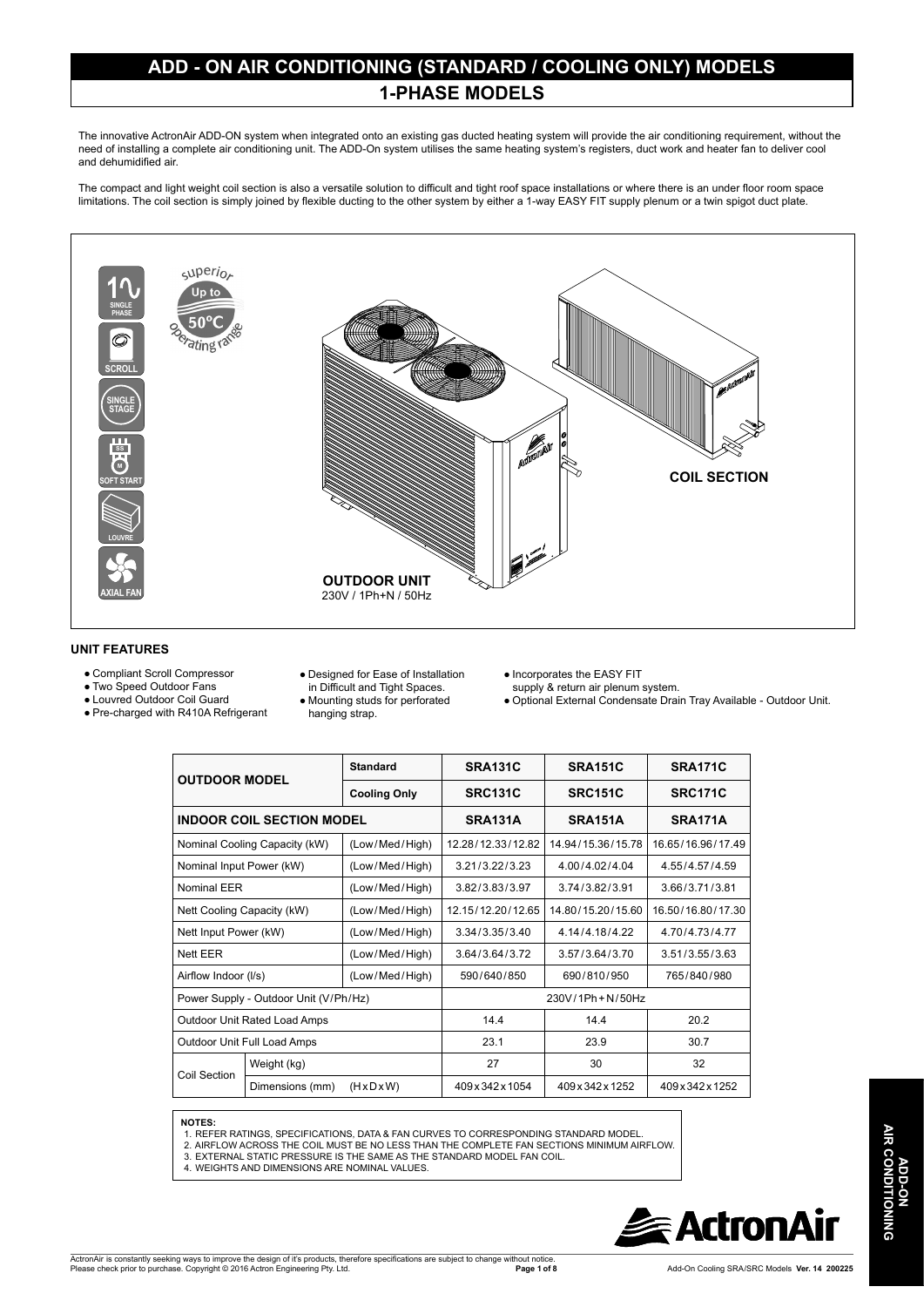#### **UNIT DIMENSIONS**

## **SRA131A**





**ADD-ON AIR CONDITIONING**

**DITIONING** 

AIR CON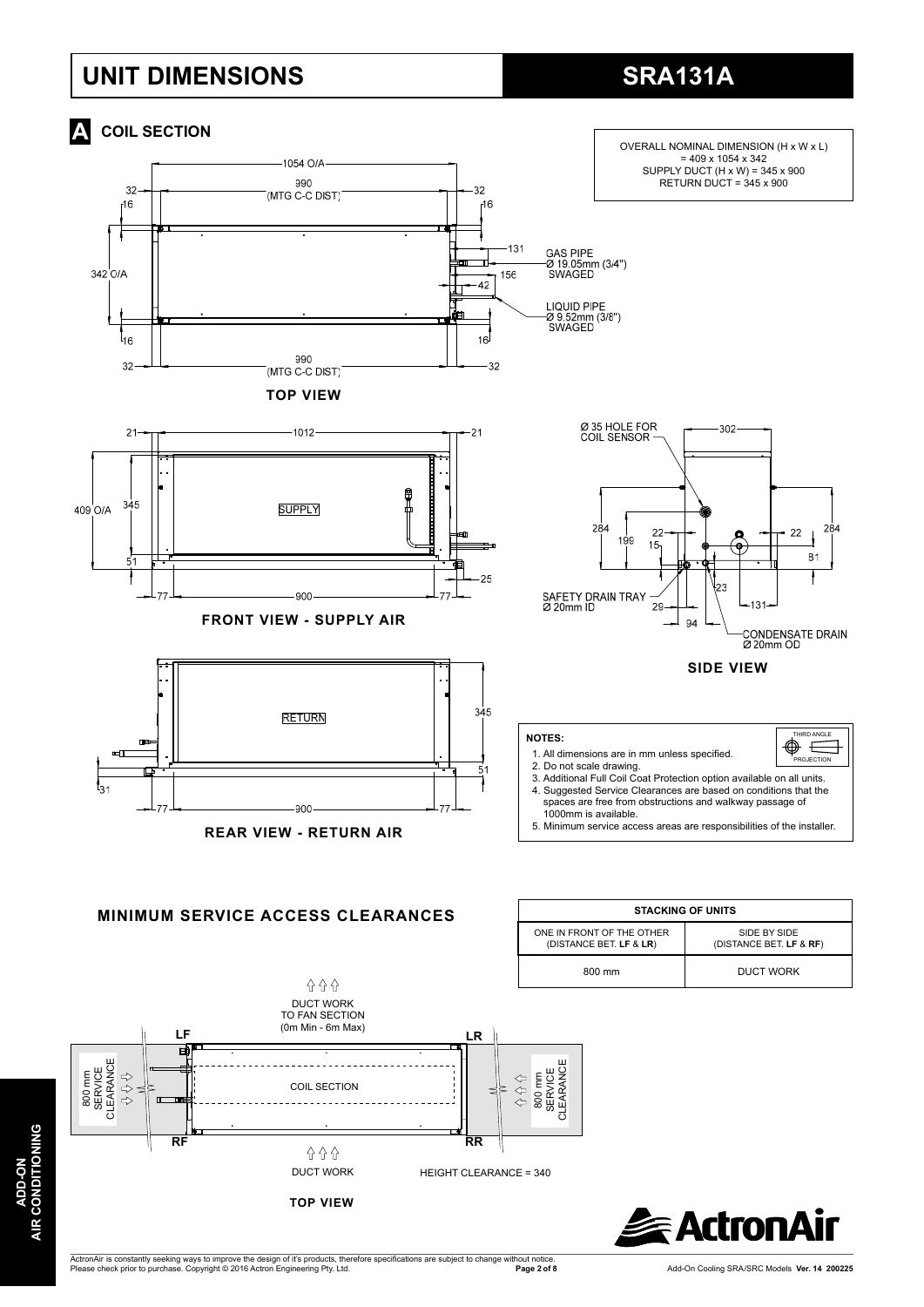### **UNIT DIMENSIONS**

# **SRA151A**



ActronAir is constantly seeking ways to improve the design of it's products, therefore specifications are subject to change without notice.<br>Please check prior to purchase. Copyright © 2016 Actron Engineering Pty. Ltd.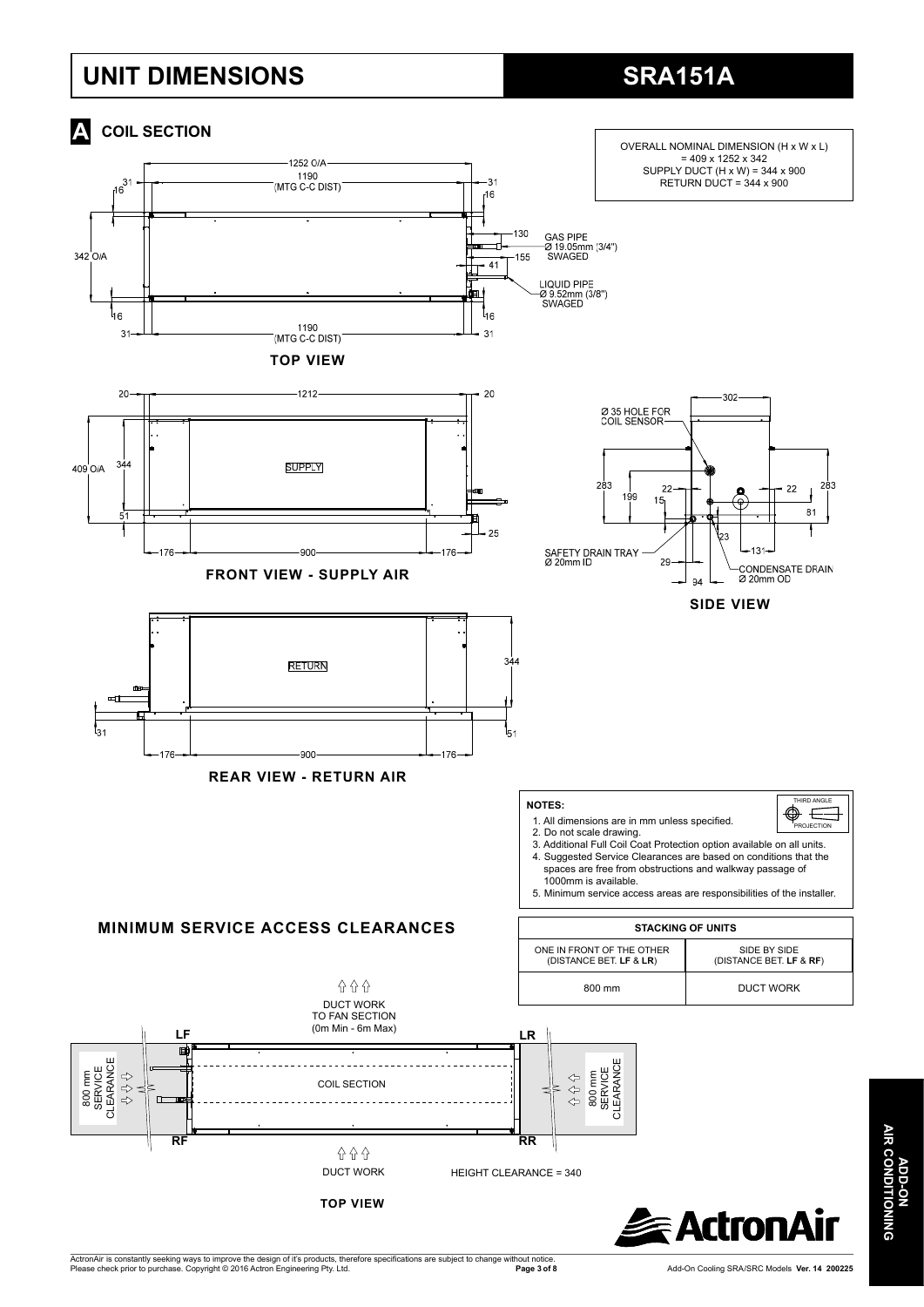#### **UNIT DIMENSIONS**

# **SRA171A**



**DITIONING AIR CONDITIONING ADD-ON ADD-ON** AIR CONI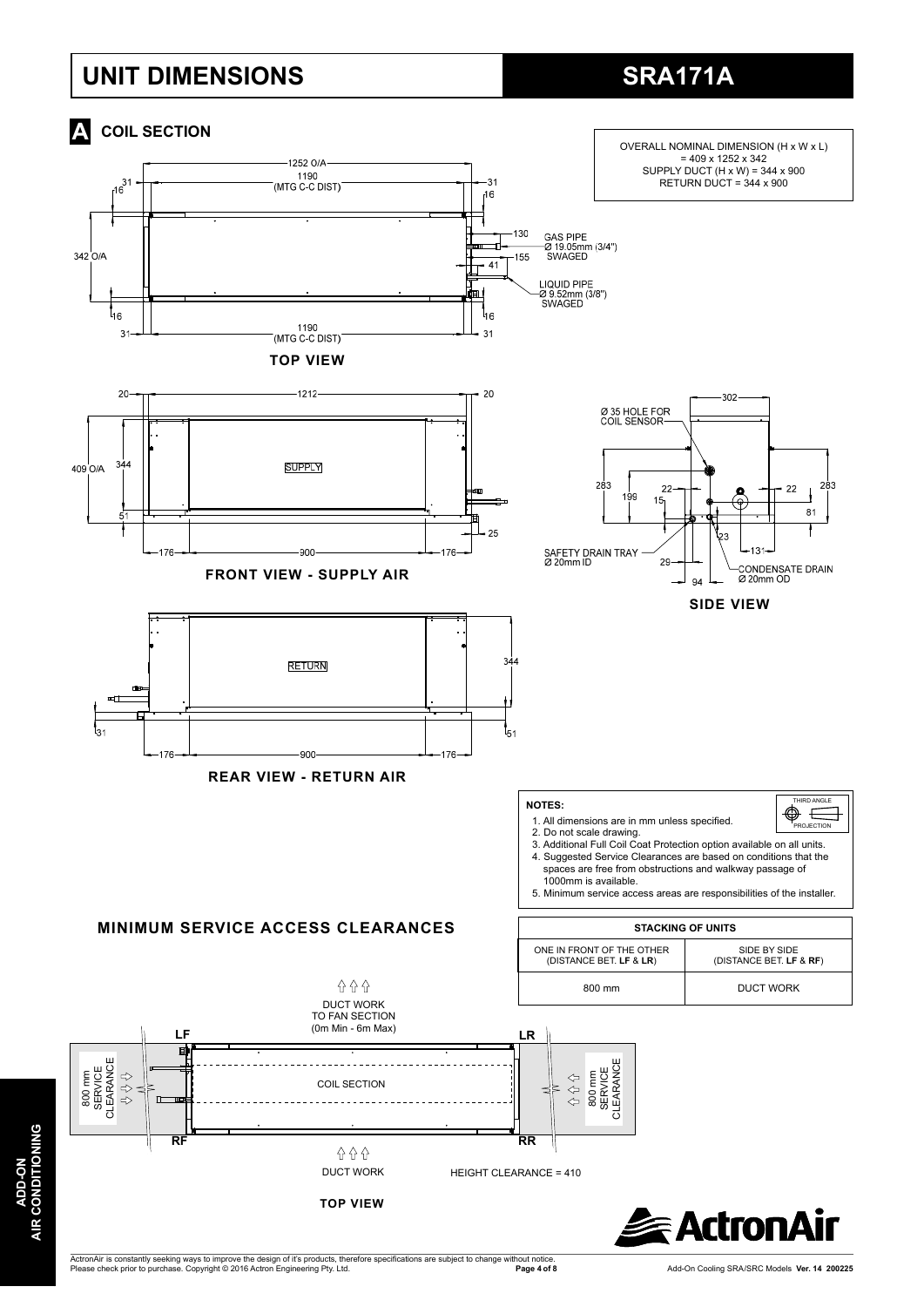#### **SUPPLY PLENUM / DUCT PLATE OPTIONS ADD - ON AIR CONDITIONING**



#### **SUPPLY AIR PLENUMS (SUPPLY SIDE)**

| <b>PLENUM</b> | SRA151A<br>SRA171A<br>SRA131A |                 |                 |                         |                 |                                           |  |
|---------------|-------------------------------|-----------------|-----------------|-------------------------|-----------------|-------------------------------------------|--|
|               | ONE WAY                       | <b>TWO WAY</b>  |                 | THREE WAY               |                 |                                           |  |
| MODEL NUMBER  | PL18S-1/40S                   | PL18S-2/35S     | PL20S-2/40S     | PL13S-3/30S             | PL18S-3/35S     | PL20S-3/SPS                               |  |
| TYPE / SIZE   | 1 x 400mm (16")               | 2 X 350mm (14") | 2 x 400mm (16") | $3 \times 300$ mm (12") | 3 x 350mm (14") | $1 x 400$ mm $(16") +$<br>2 x 350mm (14") |  |

| DUCT PLATES (RETURN SIDE ONLY) |
|--------------------------------|
|                                |

| <b>PLENUM</b>        | SRA131A         | SRA151A         | SRA171A         |  |  |  |
|----------------------|-----------------|-----------------|-----------------|--|--|--|
| <b>MODEL NUMBER</b>  | PLDP-2/350      | PLDP-2/400      | PLDP-2/400      |  |  |  |
| TYPE / SIZE          | 2 x 350mm (14") | 2 x 400mm (16") | 2 x 400mm (16") |  |  |  |
| DIMENSION "A"        | 962             | 962             | 962             |  |  |  |
| <b>DIMENSION "B"</b> | 405             | 405             | 405             |  |  |  |

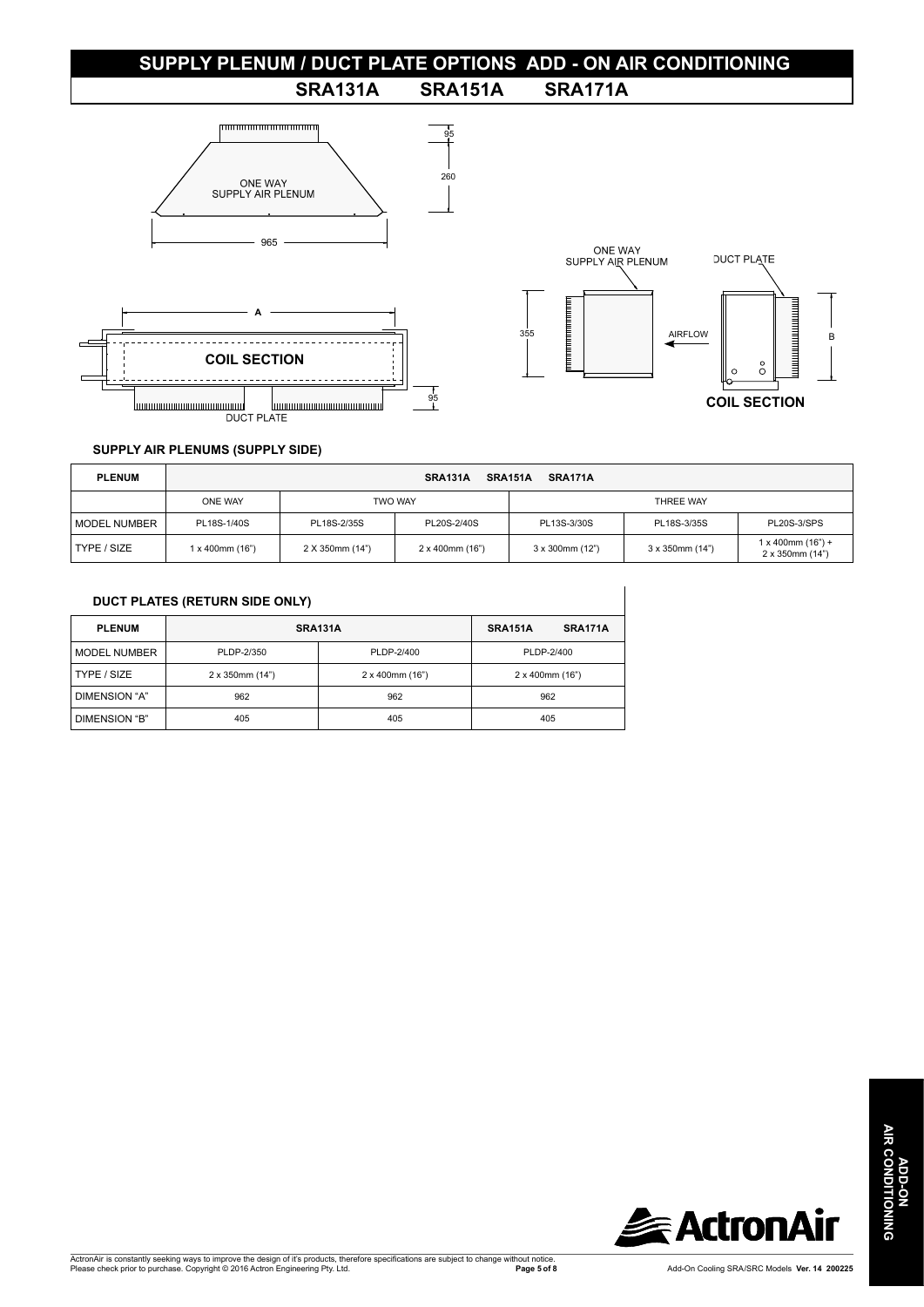

ActronAir is constantly seeking ways to improve the design of it's products, therefore specifications are subject to change without notice.<br>Please check prior to purchase. Copyright © 2016 Actron Engineering Pty. Ltd.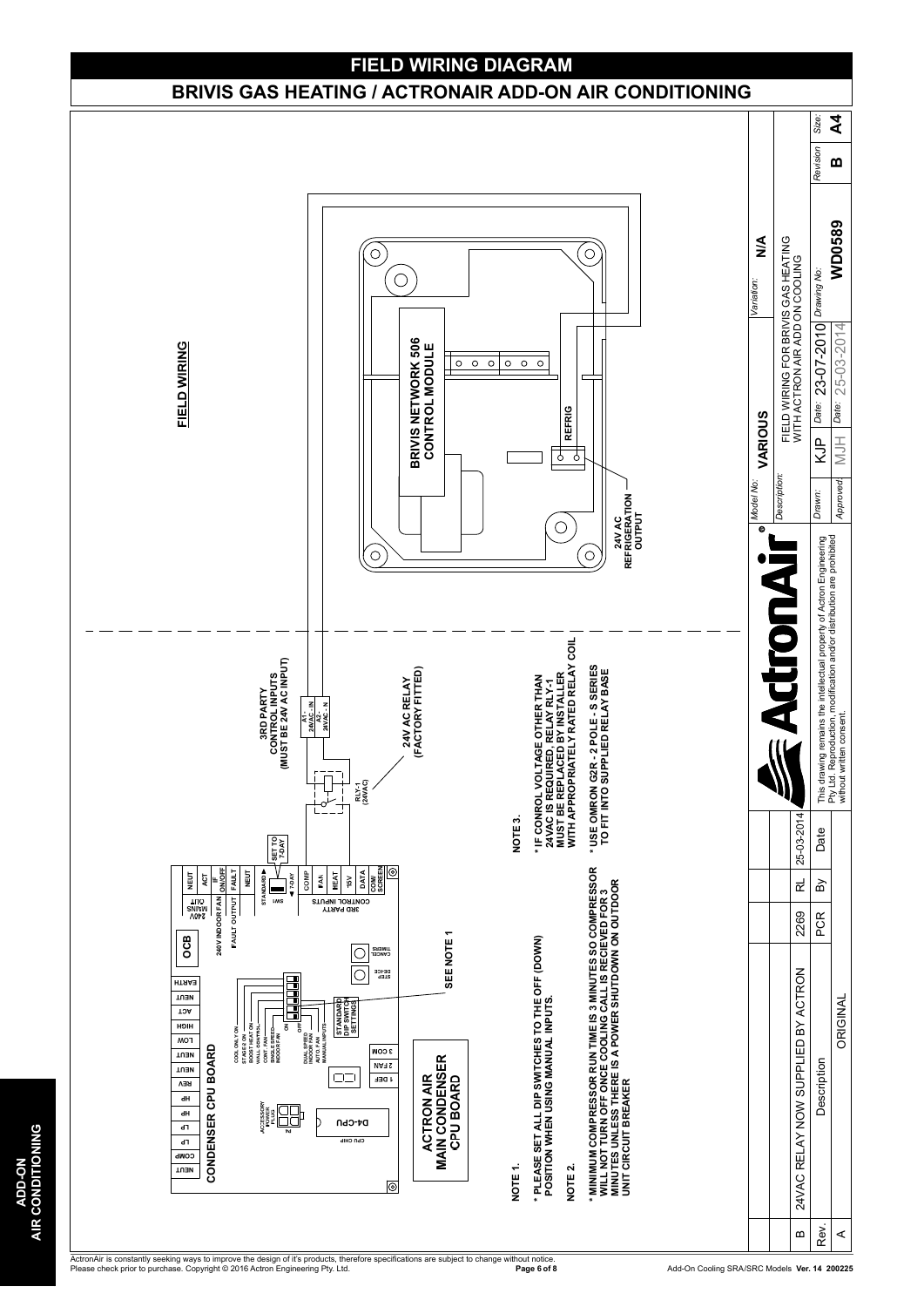

**AIR CONDITIONING**<br>AIR CONDITIONING **AIR CONDITIONING ADD-ON**